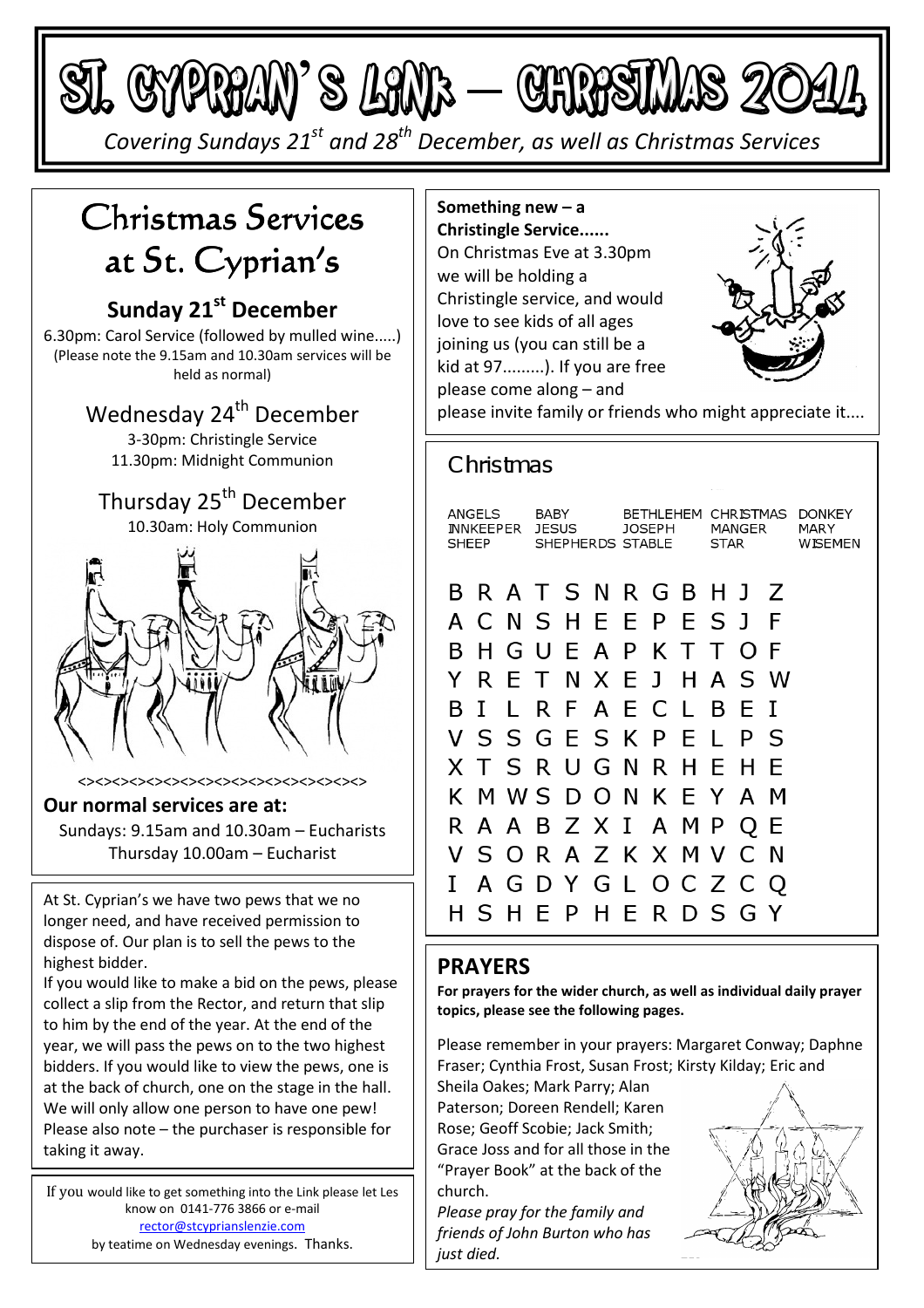## **Sunday 21st December**

Hymn: 20: Come to Bethlehem...

**Collect:** Heavenly Father, who chose the Virgin Mary, full of grace, to be the mother of our Lord and Saviour: now fill us with your grace, that we in all things may embrace your will and with her rejoice in your salvation; through Jesus Christ our Lord, who lives and reigns with you and the Holy Spirit, one God, now and for ever.

#### **2 Samuel 7.1-11,16**

Now when the king was settled in his house, and the LORD had given him rest from all his enemies around him, the king said to the prophet Nathan, "See now, I am living in a house of cedar, but the ark of God stays in a tent." Nathan said to the king, "Go, do all that you have in mind; for the LORD is with you." But that same night the word of the LORD came to Nathan: Go and tell my servant David: Thus says the LORD: Are you the one to build me a house to live in? I have not lived in a house since the day I brought up the people of Israel from Egypt to this day, but I have been moving about in a tent and a tabernacle. Wherever I have moved about among all the people of Israel, did I ever speak a word with any of the tribal leaders of Israel, whom I commanded to shepherd my people Israel, saying, "Why have you not built me a house of cedar?" Now therefore thus you shall say to my servant David: Thus says the LORD of hosts: I took you from the pasture, from following the sheep to be prince over my people Israel; and I have been with you wherever you went, and have cut off all your enemies from before you; and I will make for you a great name, like the name of the great ones of the earth. And I will appoint a place for my people Israel and will plant them, so that they may live in their own place, and be disturbed no more; and evildoers shall afflict them no more, as formerly, from the time that I appointed judges over my people Israel; and I will give you rest from all your enemies. Moreover the LORD declares to you that the LORD will make you a house. Your house and your kingdom shall be

made sure forever before me; your throne shall be established forever.

#### **Psalm 89.1-4, 19-26**

I will sing of your steadfast love, O LORD, forever; with my mouth I will proclaim your faithfulness to all generations. **I declare that your steadfast love is established forever; your faithfulness is as firm as the heavens.** 

You said, "I have made a covenant with my chosen one, I have sworn to my servant David:

#### **'I will establish your descendants forever, and build your throne for all generations.'" Selah**

Then you spoke in a vision to your faithful one, and said: "I have set the crown on one who is mighty, I have exalted one chosen from the people.

**I have found my servant David; with my holy oil I have anointed him;** 

my hand shall always remain with him; my arm also shall strengthen him.

**The enemy shall not outwit him, the wicked shall not humble him.** 

I will crush his foes before him and strike down those who hate him.

#### **My faithfulness and steadfast love shall be with him; and in my name his horn shall be exalted.**

I will set his hand on the sea and his right hand on the rivers.

**He shall cry to me, 'You are my Father, my God, and the Rock of my salvation!'** 

#### **Romans 16.25-27**

 $25$ Now to God who is able to strengthen you according to my gospel and the proclamation of Jesus Christ, according to the revelation of the mystery that was kept secret for long ages  $^{26}$ but is now disclosed, and through the prophetic writings is made known to all the Gentiles, according to the command of the eternal God, to bring about the obedience of faith $-$ <sup>27</sup>to the only wise God, through Jesus Christ, to whom be the glory forever! Amen.

Hymn: 17: Hark the Glad Sound

#### **Luke 1.26-38**

 $26$ In the sixth month the angel Gabriel was sent by God to a town in Galilee called Nazareth,  $27$ to a virgin engaged to a man whose name was Joseph, of the house of David. The virgin's name was Mary. <sup>28</sup>And he came to her and

said, "Greetings, favored one! The Lord is with you." $^{29}$ But she was much perplexed by his words and pondered what sort of greeting this might be.  $30$ The angel said to her, "Do not be afraid, Mary, for you have found favor with God.  $31$ And now, you will conceive in your womb and bear a son, and you will name him Jesus.  $32$ He will be great, and will be called the Son of the Most High, and the Lord God will give to him the throne of his ancestor David. <sup>33</sup>He will reign over the house of Jacob forever, and of his kingdom there will be no end."  $34$ Mary said to the angel, "How can this be, since I am a virgin?"  $35$ The angel said to her, "The Holy Spirit will come upon you, and the power of the Most High will overshadow you; therefore the child to be born will be holy; he will be called Son of God.  $36$ And now, your relative Elizabeth in her old age has also conceived a son; and this is the sixth month for her who was said to be barren.  $37$ For nothing will be impossible with God."  $38$ Then Mary said, "Here am I, the servant of the Lord; let it be with me according to your word." Then the angel departed from her.

**Hymn: 5:** O Come, O Come... Hymn at Comm: 21: "Behold" said God...

**Post Communion Prayer:** Faithful God, in this sacrament we receive the promise of salvation. May we, like the Virgin Mary, be obedient to your will. We ask this in the name of Jesus Christ the Lord.

Hymn: 7: Come and Be.....

#### **Prayer:**

In the wider church we pray for the diocese of Kontagora (Lokoja, Nigeria): The Rt Revd Jonah Ibrahim, Bishop. DIOCESAN: All Saints', Bearsden; St Andrew's, Milngavie; (Kirstin Freeman, Fraser Gold, Mike Graham); Drumchapel Ecumenical Partnership

### **Daily Prayers**

22<sup>nd</sup> Dec: Effective mission and expansion of congregations 23<sup>rd</sup> Dec: Those who are struggling with doubts 24<sup>th</sup> Dec: Peace throughout the world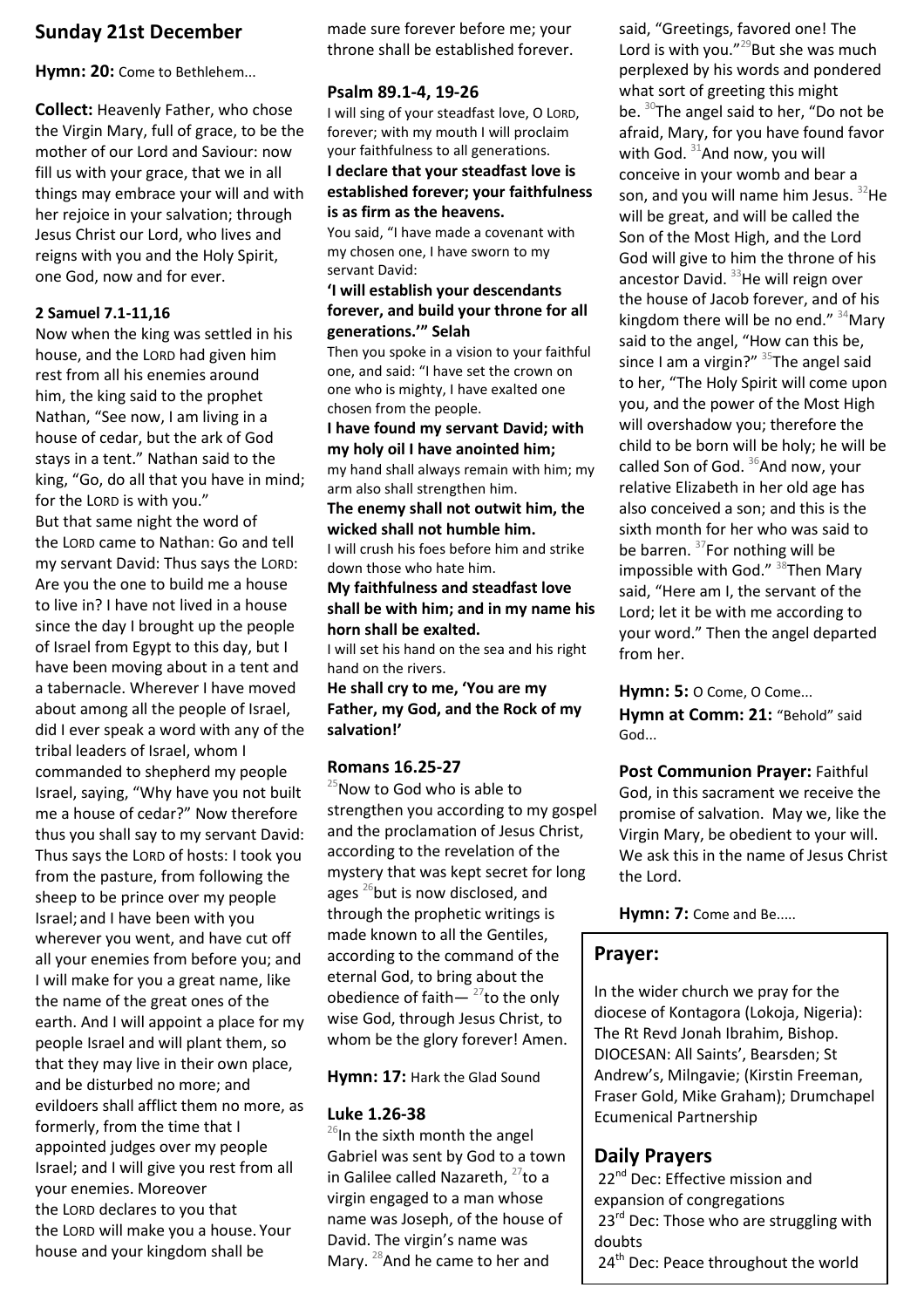#### **Christmas Day:** (Midnight and Morning)

#### **Isaiah 62.6-12**

Upon your walls, O Jerusalem, I have posted sentinels; all day and all night they shall never be silent. You who remind the LORD, take no rest, and give him no rest until he establishes Jerusalem and makes it renowned throughout the earth. The LORD has sworn by his right hand and by his mighty arm: I will not again give your grain to be food for your enemies, and foreigners shall not drink the wine for which you have laboured; but those who garner it shall eat it and praise the LORD, and those who gather it shall drink it in my holy courts. Go through, go through the gates, prepare the way for the people; build up, build up the highway, clear it of stones, lift up an ensign over the peoples. The LORD has proclaimed to the end of the earth: Say to daughter Zion, "See, your salvation comes; his reward is with him, and his recompense before him." They shall be called, "The Holy People, The Redeemed of the LORD"; and you shall be called, "Sought Out, A City Not Forsaken."

#### **Psalm 97**

The LORD is king! Let the earth rejoice; let the many coastlands be glad! **Clouds and thick darkness are all around him; righteousness and justice are the foundation of his throne.** 

Fire goes before him, and consumes his adversaries on every side.

**His lightnings light up the world; the earth sees and trembles.** 

The mountains melt like wax before the LORD, before the Lord of all the earth.

#### **The heavens proclaim his righteousness; and all the peoples behold his glory.**

All worshipers of images are put to shame, those who make their boast in worthless idols; all gods bow down before him.

#### **Zion hears and is glad, and the towns of Judah rejoice, because of your judgments, O God.**

For you, O LORD, are most high over all the earth; you are exalted far above all gods.

**The LORD loves those who hate evil; he guards the lives of his** 

#### **faithful; he rescues them from the hand of the wicked.**

Light dawns for the righteous, and joy for the upright in heart.

#### **Rejoice in the LORD, O you righteous, and give thanks to his holy name!**

#### **Titus 3.4-7**

But when the goodness and loving kindness of God our Savior appeared, he saved us, not because of any works of righteousness that we had done, but according to his mercy, through the water of rebirth and renewal by the Holy Spirit. This Spirit he poured out on us richly through Jesus Christ our Savior, so that, having been justified by his grace, we might become heirs according to the hope of eternal life.

#### **Luke 2.(1-7) 8-20**

In those days a decree went out from Emperor Augustus that all the world should be registered. This was the first registration and was taken while Quirinius was governor of Syria. All went to their own towns to be registered. Joseph also went from the town of Nazareth in Galilee to Judea, to the city of David called Bethlehem, because he was descended from the house and family of David. He went to be registered with Mary, to whom he was engaged and who was expecting a child.While they were there, the time came for her to deliver her child. And she gave birth to her firstborn son and wrapped him in bands of cloth, and laid him in a manger, because there

was no place for them in the inn. <><><><><><><><><><><><><><> In that region there were shepherds living in the fields, keeping watch over their flock by night. Then an angel of the Lord stood before them, and the glory of the Lord shone around them, and they were terrified. But the angel said to them, "Do not be afraid; for see—I am bringing you good news of great joy for all the people: to you is born this day in the city of David a Saviour, who is the Messiah, the Lord. This will be a sign for you: you will find a child wrapped in bands of cloth and lying in a manger." And suddenly there was with the angel a multitude of the heavenly host, praising God and saying, "Glory to God in the highest heaven, and on earth peace among those whom he favors!" When the angels had left them and gone into heaven, the shepherds said to one another, "Let us go now to Bethlehem and see this thing that has taken place, which the Lord has made known to us." So they went with haste and found Mary and Joseph, and the child lying in the manger. When they saw this, they made known what had been told them about this child; and all who heard it were amazed at what the shepherds told them. But Mary treasured all these words and pondered them in her heart. The shepherds returned, glorifying and praising God for all they had heard and seen, as it had been told them.

**Collect at Midnight:** Eternal God, this holy night is radiant with the brilliance of your one true light. As we have known the revelation of that light on earth, so bring us to see the splendour of your heavenly glory; through Jesus Christ our Lord, who is alive and reigns with you and the Holy Spirit, one God, now and for ever.

**Post Communion Prayer at Midnight:** Father of all, tonight you have united earth and heaven in sending your Son to take our human nature. May we who have tasted heavenly things share in the life of his eternal kingdom. We ask this in the name of Jesus Christ our Lord.

#### **Hymns at Midnight: Carol Sheet: 11, 1, 12, 10. At Comm: 13.**

<><><><><><><><><><><><><><><><><><><><><><><><><><><><><><><><><><><><><><><><><><><><><> **Collect on Christmas Day:** Almighty God, you wonderfully created and yet more wonderfully restored our human nature. May we share the divine life of your Son Jesus Christ, who humbled himself to share our humanity, and now lives and reigns with you and the Holy Spirit, one God, now and for ever.

**Post Communion Prayer on Christmas Day:** Father of all, the child born for us is the Saviour of the world. May he who made us your children welcome us into your kingdom, where he is alive and reigns with you now and for ever.

#### **Hymns on Christmas Day: Carol Sheet: 10, 6, 1.**

On the  $26<sup>th</sup>$  Dec please pray for love for God and our neighbours On the  $27<sup>th</sup>$  Dec please pray for children in distress and despair